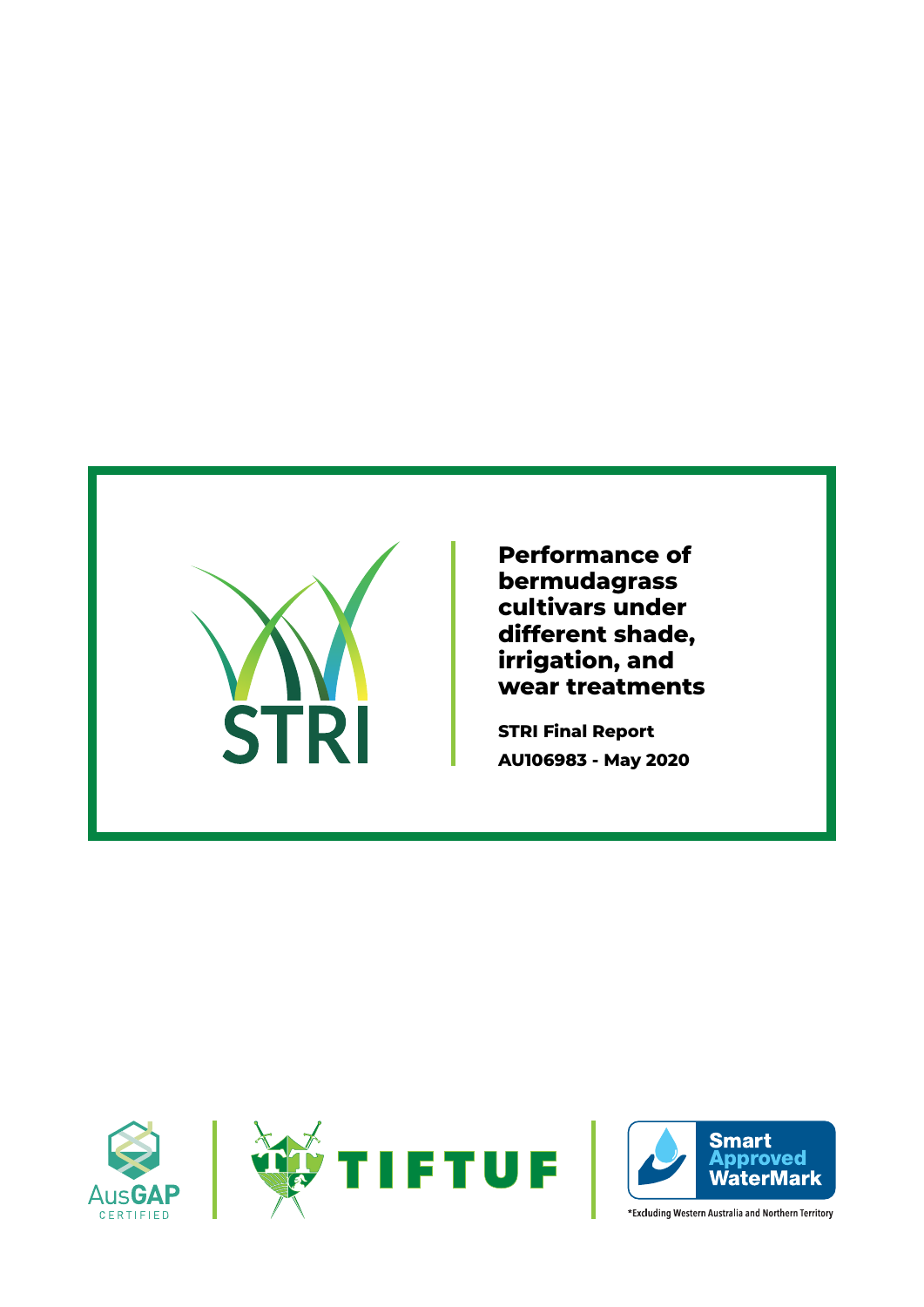# **TRIAL SUMMARY**

A trial was completed at STRI's Redlands research facility on several cultivars of bermudagrass (couchgrasses).

A trial was completed at STRI's Redlands research facility on several cultivars of bermudagrass (couchgrasses). The objectives of this trial were as follows:

- 1. To determine the shade tolerance of TifTuf compared to Australian industry standard cultivars.
- 2. To determine the effect of irrigation on TifTuf compared to Australian industry standard cultivars.
- 3. To determine the wear tolerance of TifTuf compared to Australian industry standard cultivars.



each of the 8 cultivars.

**TIMELINE**

• May 2019

## **GRASS CULTIVARS INCLUDED IN THIS TRIAL**

| <b>CULTIVAR</b>   | <b>GRASS SPECIES</b>                         | - Shade stress applied<br><b>Mid May 2019</b><br>- Irrigation stress initiated<br>$\cdot$ May - early July |
|-------------------|----------------------------------------------|------------------------------------------------------------------------------------------------------------|
| TifTuf            |                                              | - Wear test #1<br>• Late July - August<br>- Wear test #2                                                   |
| <b>TifSport</b>   | Cynodon dactylon x Cynodon<br>transvaalensis | October - November<br>- Wear test #3                                                                       |
| Santa Ana         |                                              |                                                                                                            |
| Legend            |                                              | <b>TRIAL METHOD</b>                                                                                        |
| Wintergreen       |                                              | Site: STRI's Redlands research<br>facility, Cleveland Brisbane.                                            |
| <b>Grand Prix</b> | Cynodon dactylon                             | Soil: Natural podzolic Redland<br>soil (Krasnozem red loam to<br>clay loam)                                |
| OzTuff            |                                              | Timing: 7 months<br>from 5 May 2019                                                                        |
| Agridark          |                                              | Experimental design: The trial<br>was laid out in a randomized<br>split block with 4 replicates of         |

### **STRESS FACTORS INCLUDED IN THIS TRIAL**

| <b>SHADE</b> | <b>IRRIGATION</b>          | <b>WEAR</b> |
|--------------|----------------------------|-------------|
| 60% Shade    | Deficit Irrigation         | No Wear     |
| Full Sun     | <b>Standard Irrigation</b> | With Wear   |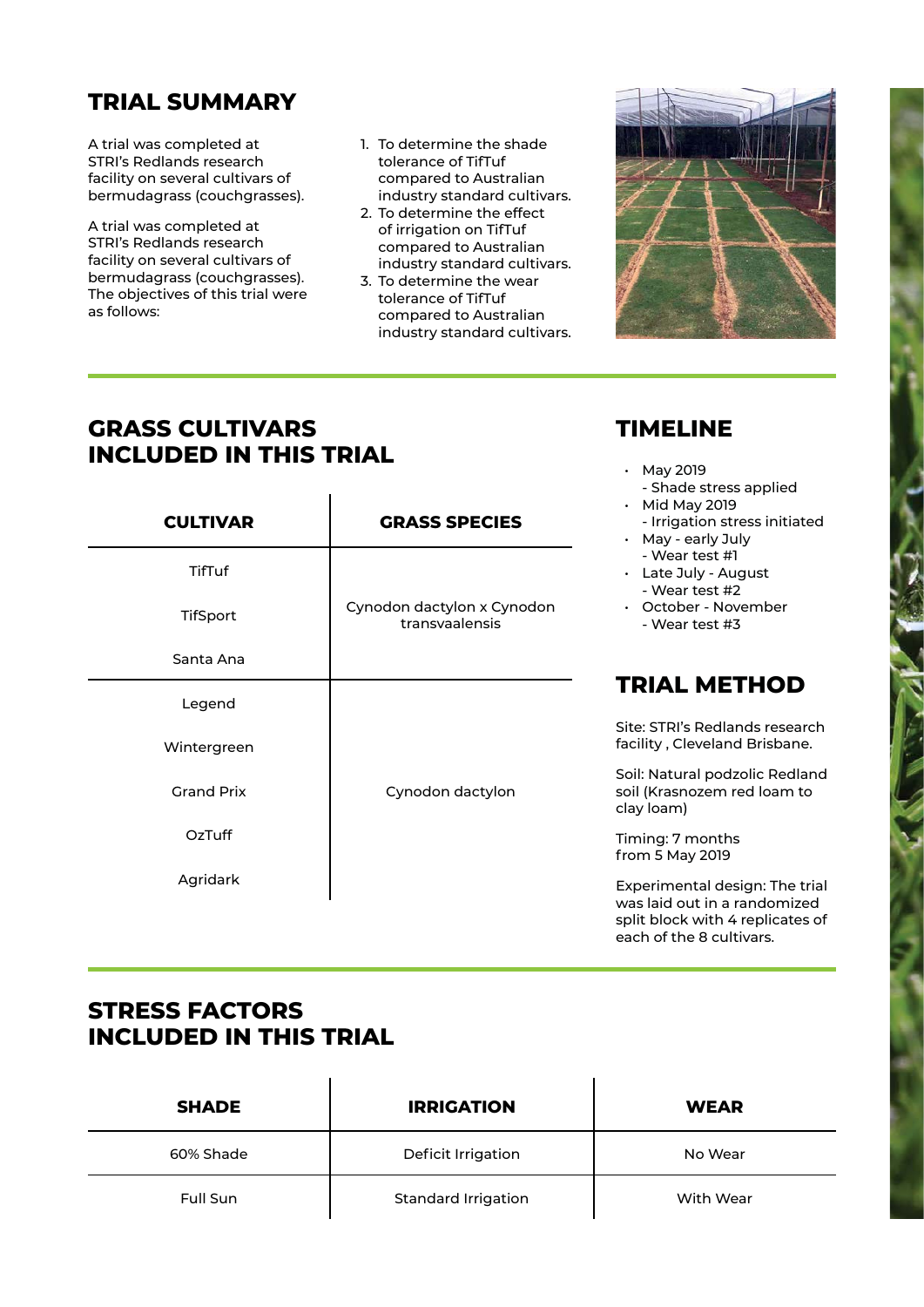# **SHADE**

## **TURF COLOUR**

Turf colour of different cultivars under 60% shade averaged over the effects of irrigation and wear (the error bars on TifTuf line represent the LSD for that assessment date).



## **DROUGHT STRESS WITH FULL SUN**

Drought stress of different cultivars under full sun condition averaged over the effects of irrigation and wear (the error bars on TifTuf line represent the LSD for that assessment date).



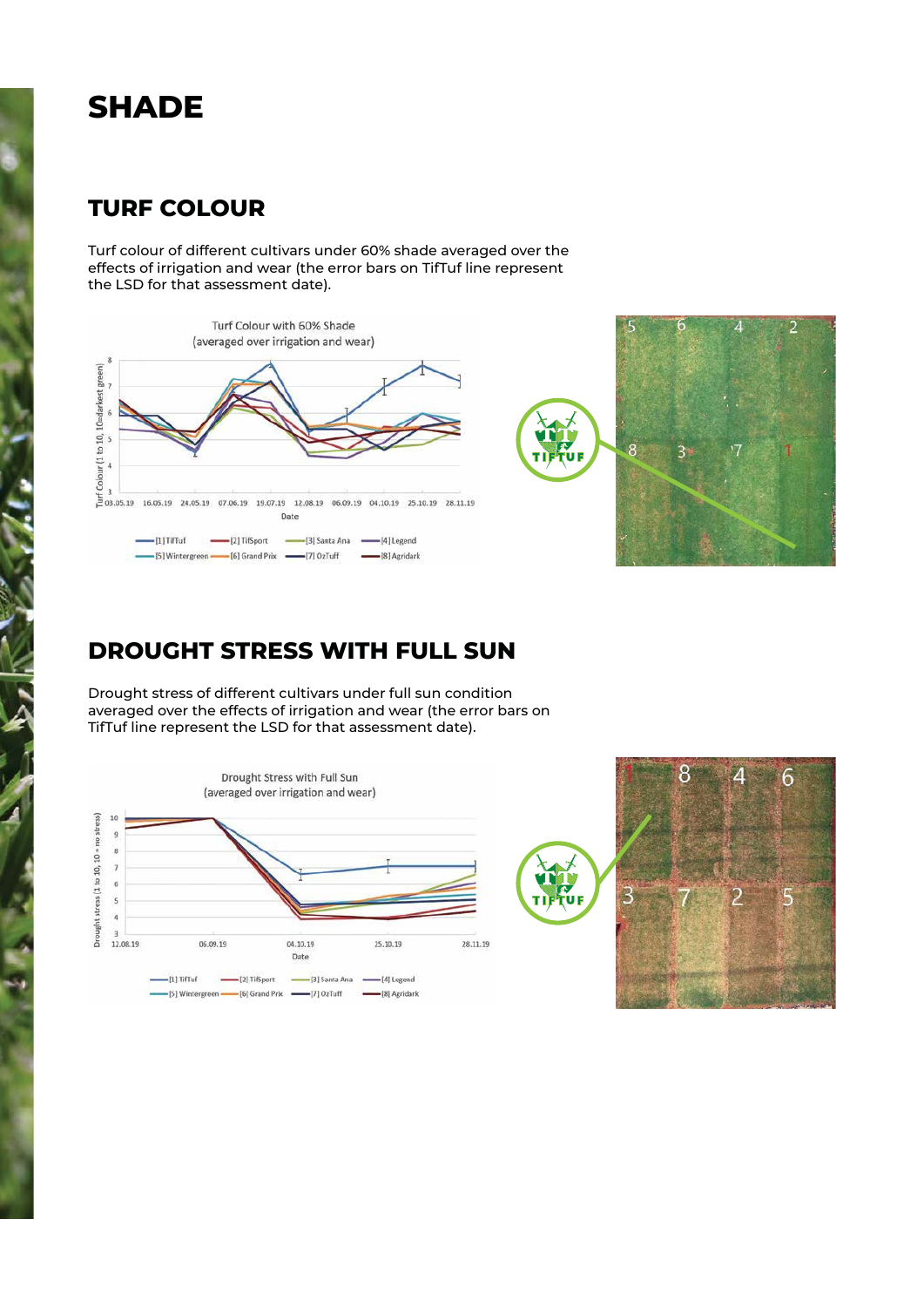# **WEAR**

## **DROUGHT STRESS WITHOUT WEAR**

Drought stress of different cultivars without wear averaged over the effects of shade and irrigation (the error bars on TifTuf line represent the LSD for that assessment date).



### **DROUGHT STRESS WITH WEAR**

Drought stress of different cultivars with wear averaged over the effects of shade and irrigation (the error bars on TifTuf line represent the LSD for that assessment date).